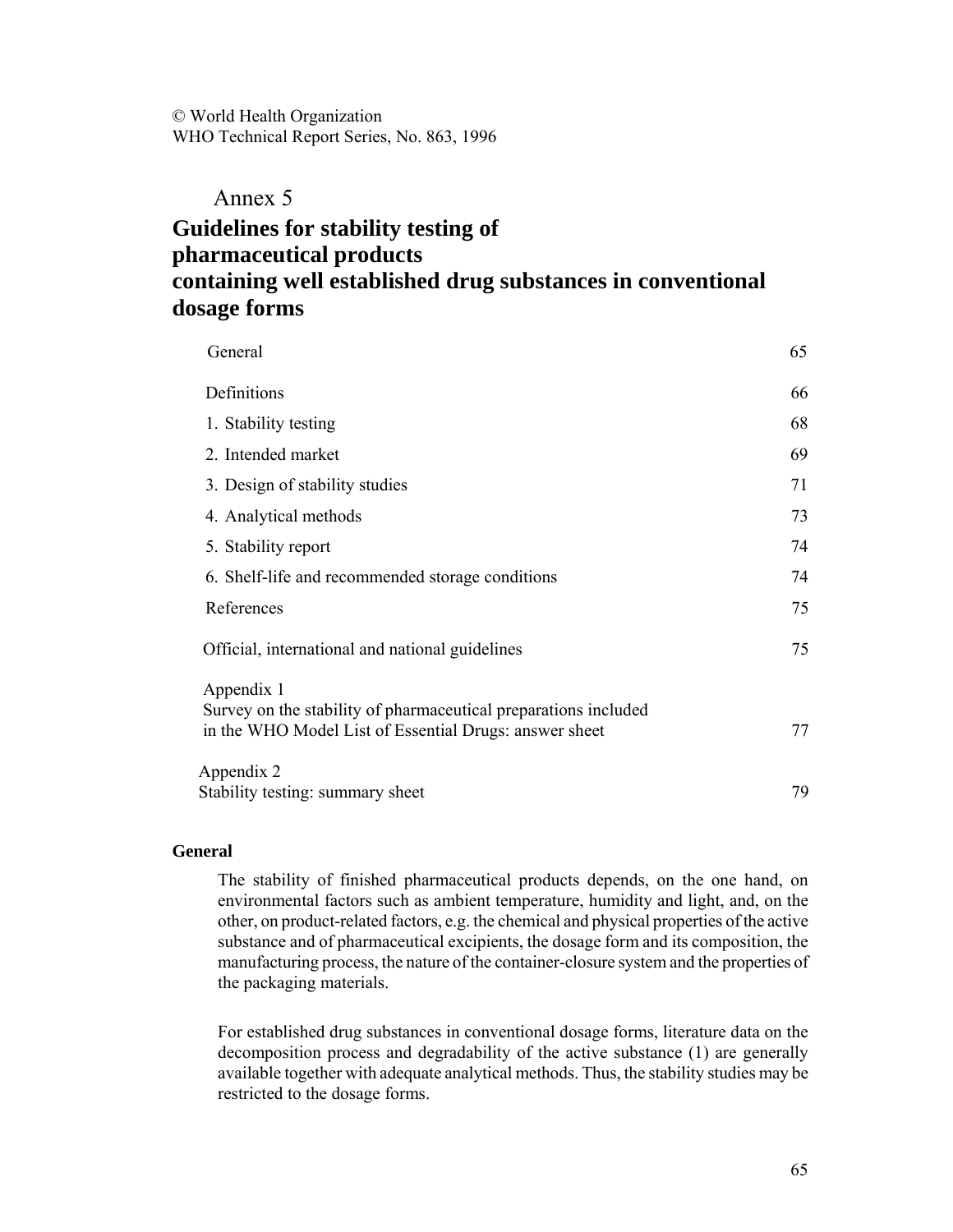Since the actual stability, of a dosage form will depend to a large extent on the formulation and packaging-closure system selected by the manufacturer, stability considerations, e.g. selection of excipients, determination of their level and process development, should be given high priority in the developmental stage of the product. The possible interaction of the drug product with the packaging material in which it will be delivered, transported and stored throughout its shelf-life must also be investigated.

The shelf-life should be established with due regard to the climatic zone(s) (see section 2) in which the product is to be marketed. For certain preparations, the shelf-life can be guaranteed only if specific storage instructions are complied with.

The storage conditions recommended by manufacturers on the basis of stability studies should guarantee the maintenance of quality, safety, and efficacy throughout the shelflife of a product. The effect on products of the extremely adverse climatic conditions existing in certain countries to which they may be exported calls for special consideration (see section 6).

To ensure both patient safety and the rational management of drug supplies, it is important that the expiry date and, when necessary, the storage conditions are indicated on the label.

#### **Definitions**

The definitions given below apply to the terms used in these guidelines. They may have different meanings in other contexts.

#### *accelerated stability testing*

Studies designed to increase the rate of chemical degradation and physical change of a drug by using exaggerated storage conditions as part of the formal stability testing programme. The data thus obtained, in addition to those derived from real-time stability studies, may be used to assess longer-term chemical effects under nonaccelerated conditions and to evaluate the impact of short-term excursions outside the label storage conditions, as might occur during shipping. The results of accelerated testing studies are not always predictive of physical changes.

#### *batch*

A defined quantity of product processed in a single process or series of processes and therefore expected to be homogeneous. In continuous manufacture, the batch must correspond to a defined fraction of production, characterized by its intended homogeneity.

#### *climatic zones*

The four zones into which the world is divided based on the prevailing annual climatic conditions (see section 2).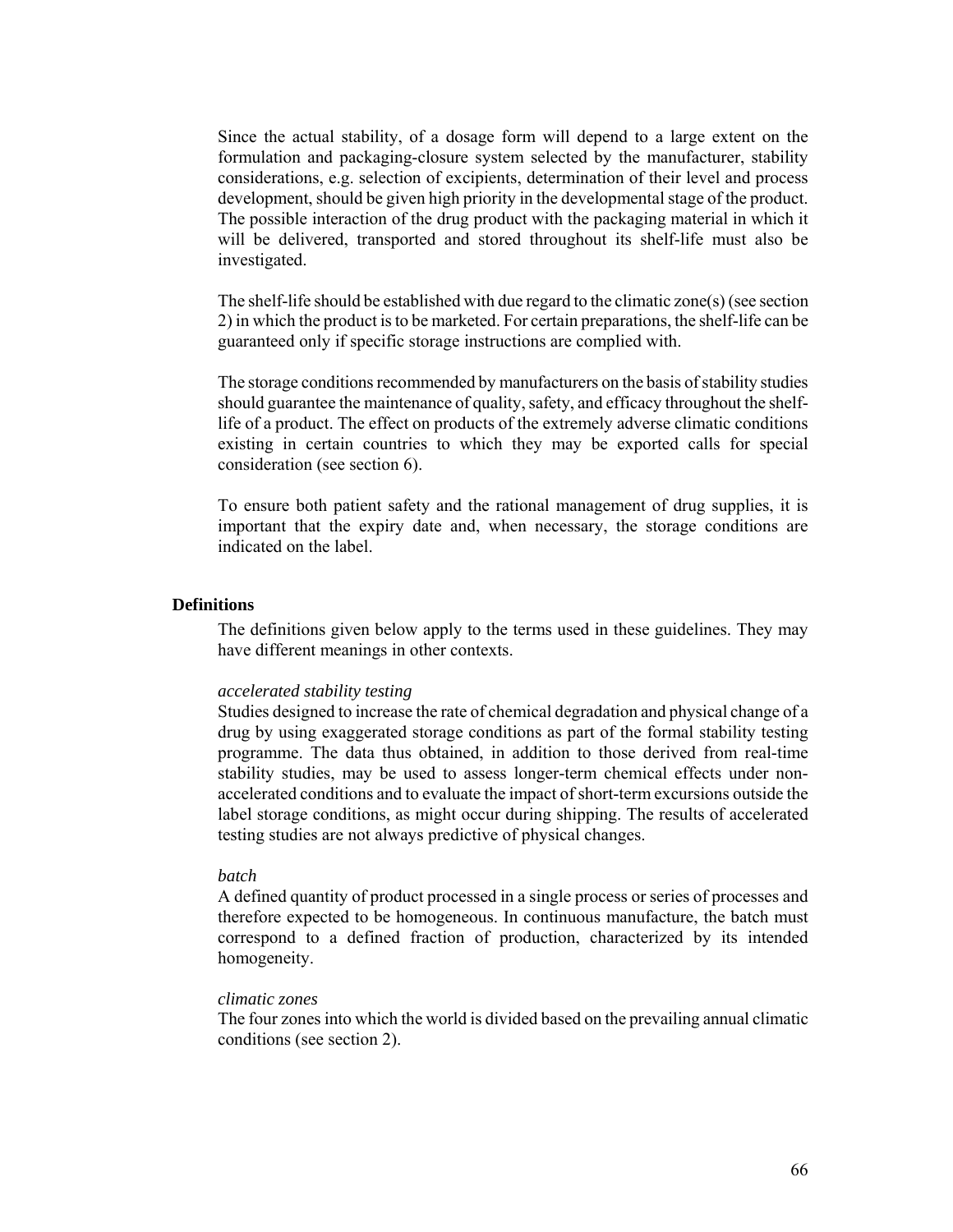#### *expiry date*

The date given on the individual container (usually on the label) of a drug product up to and including which the product is expected to remain within specifications, if stored correctly. It is established for each batch by adding the shelf-life period to the date of manufacture.

#### *mean kinetic temperature*

The single test temperature for a drug product corresponding to the effects on chemical reaction kinetics of a given temperature-time distribution. A mean kinetic temperature is calculated for each of the four world climatic zones according to the formula developed by Haynes (2). It is normally higher than the arithmetic mean temperature.

#### *real-time (long-term) stability studies*

Experiments on the physical, chemical, biological, biopharmaceutical and microbiological characteristics of a drug, during and beyond the expected shelf-life and storage periods of samples under the storage conditions expected in the intended market. The results are used to establish the shelf-life, to confirm the projected shelflife, and to recommend storage conditions.

#### *shelf-life*

The period of time during which a drug product, if stored correctly, is expected to comply with the specification<sup>1</sup> as determined by stability studies on a number of batches of the product. The shelf-life is used to establish the expiry date of each batch.

#### *stability*

The ability of a pharmaceutical product to retain its chemical, physical, microbiological and biopharmaceutical properties within specified limits throughout its shelf-life.

# *stability tests*

A series of tests designed to obtain information on the stability of a pharmaceutical product in order to define its shelf-life and utilization period under specified packaging and storage conditions.

# *supporting stability data*

Supplementary data, such as stability data on small-scale batches, related formulations, and products presented in containers other than those proposed for marketing, and scientific rationales that support the analytical procedures, the proposed retest period or the shelf-life and storage conditions.

# *utilization period*

 $\overline{a}$ 

The period of time during which a reconstituted preparation or the finished dosage form in an opened multidose container can be used.

 $1$  "Shelf-life specification" means the requirements to be met throughout the shelf-life of the drug product (should not be confused with "release specification").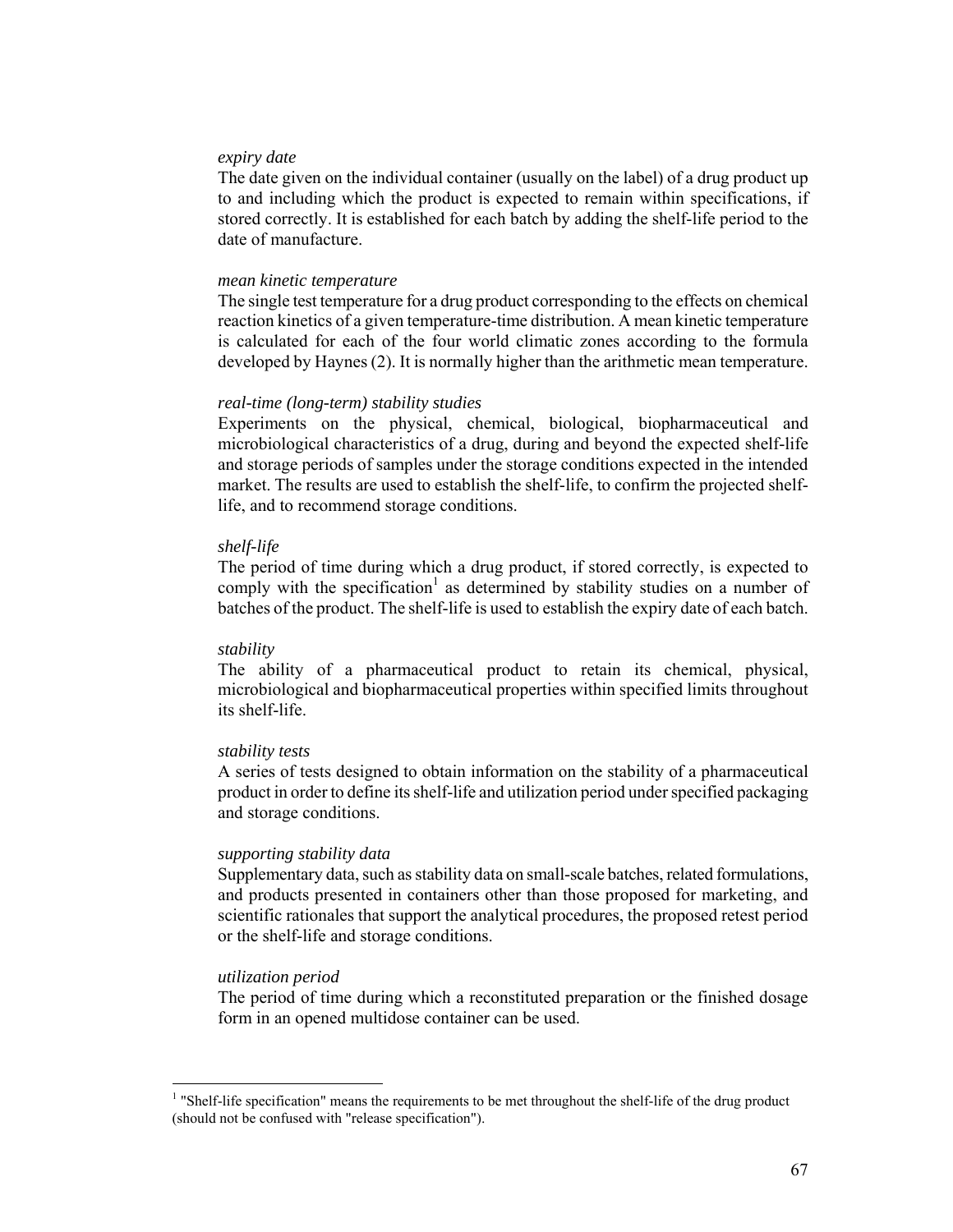# **1. Stability testing**

The main objectives and uses of stability testing are shown in Table 1.

# *1.1 In the development phase*

Accelerated stability tests provide a means of comparing alternative formulations, packaging materials, and/or manufacturing processes in short-term experiments. As soon as the final formulation and manufacturing process have been established, the manufacturer carries out a series of accelerated stability tests which will enable the stability of the drug product to be predicted and its shelf-life and storage conditions determined. Real-time studies must be started at the same time for confirmation purposes. Suitable measures should be taken to establish the utilization period for preparations in multidose containers, especially for topical use.

# *1.2 For the registration dossier*

The drug regulatory authority will require the manufacturer to submit information on the stability of the product derived from tests on the final dosage form in its final container and packaging. The data submitted are obtained from both accelerated and real-time studies. Published and/or recently obtained experimental supporting stability data may also be submitted, e.g. on the stability of active ingredients and related formulations.

#### **Objective Channel Channel Channel Channel Channel Channel Use Channel Use Channel Channel Channel Channel Channel Channel Channel Channel Channel Channel Channel Channel Channel Channel Channel Channel Channel Channel** To select adequate (from the viewpoint of stability) formulations and containerclosure systems Accelerated Development of the product To determine shelf-life and storage conditions Accelerated and real-time Development of the product and of the registration dossier To substantiate the claimed shelf-life Real-time Registration dossier To verify that no changes have been introduced in the formulation or manufacturing process that can adversely affect the stability of the product Accelerated and real-time Quality assurance in general, including quality control

# Table 1 **Main objectives of stability testing**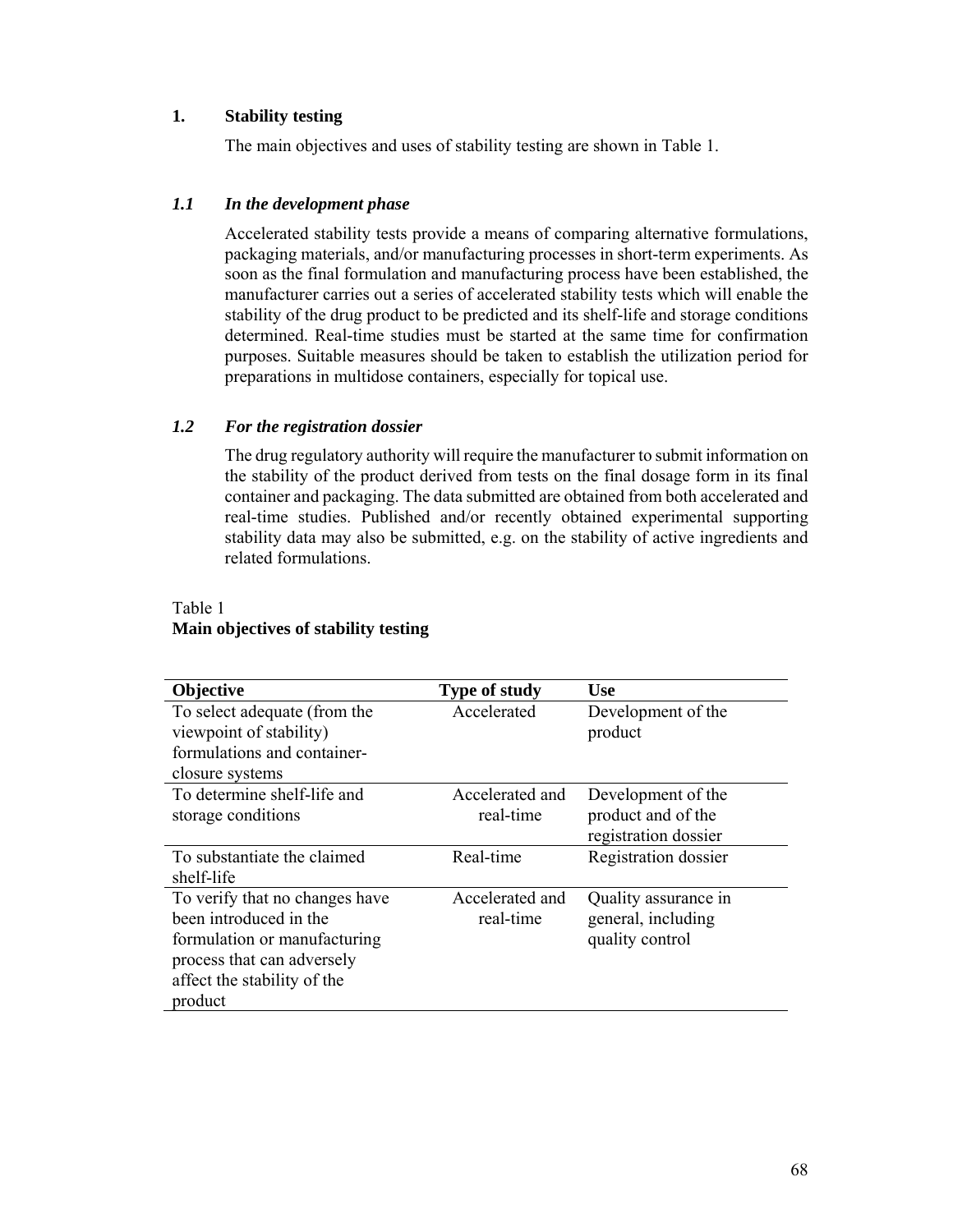Where the product is to be diluted or reconstituted before being administered to the patient (e.g. a powder for injection or a concentrate for oral suspension), "in use" stability data must be submitted to support the recommended storage time and conditions for those dosage forms.

With the approval of the drug regulatory authority, a tentative (provisional) shelf-life is often established, provided that the manufacturer has undertaken, by virtue of a signed statement, to continue and complete the required studies and to submit the results to the registration authority.

# *1.3 In the post-registration period*

The manufacturer must carry out on-going real-time stability studies to substantiate the expiry date and the storage conditions previously projected. The data needed to confirm a tentative shelf-life must be submitted to the registration body. Other results of on-going stability studies are verified in the course of GMP inspections. To ensure the quality and safety of products with particular reference to degradation, national health authorities should monitor the stability and quality of preparations on the market by means of a follow-up inspection and testing programme.

Once the product has been registered, additional stability studies are required whenever major modifications are made to the formulation, manufacturing process, packaging or method of preparation. The results of these studies must be communicated to the competent drug regulatory authorities.

#### **2. Intended market**

The design of the stability testing programme should take into account the intended market and the climatic conditions in the area in which the drug products will be used.

Four climatic zones can be distinguished for the purpose of worldwide stability testing, as follows:

- Zone I: temperate.
- Zone II: subtropical, with possible high humidity.
- Zone III: hot/dry.
- Zone IV: hot/humid.

(See Schumacher P. Aktuelle Fragen zur Haltbarkeit von Arzneimitteln. [Current questions on drug stability.] *Pharmazeutische Zeitung,* 1974, 119:321-324.)

The mean climatic conditions, calculated data and derived storage conditions in these zones are summarized in Tables 2 and 3.

Since there are only a few countries in zone I, the manufacturer would be well advised to base stability testing on the conditions in climatic zone II when it is intended to market products in temperate climates. For countries where certain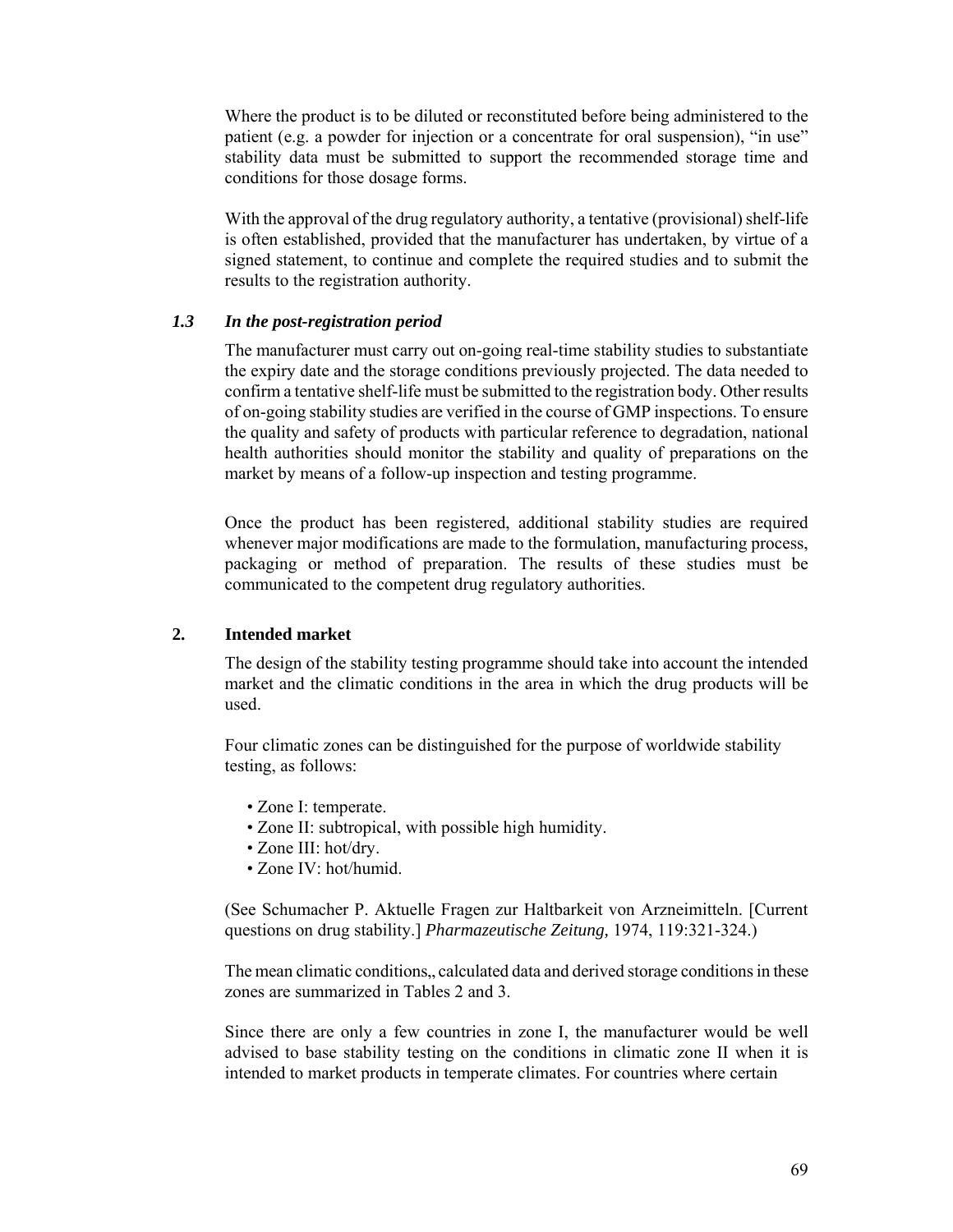regions are situated in zones III or IV, and also with a view to the global market, it is recommended that stability testing programmes should be based on the conditions corresponding to climatic zone IV.

In a stability study, the effect on the product in question of variations in temperature, time, humidity, light intensity and partial vapour pressure are investigated. The effective or mean kinetic temperature therefore reflects the actual situation better than the measured mean temperature; a product kept for 1 month at 20°C and 1 month at 40°C will differ from one kept for 2 months at 30°C. Moreover, the storage conditions are often such that the temperature is higher than the average meteorological data for a country would indicate.

# Table 2

**Mean climatic conditions: measured data in the open air and in the storage room<sup>1</sup>**

| <b>Climatic</b> | Measured data in the open air |      | Measured data in storage room |         |  |
|-----------------|-------------------------------|------|-------------------------------|---------|--|
| zone            |                               |      |                               |         |  |
|                 | $\circ$                       | % RH | $\circ$                       | $\%$ RH |  |
|                 | 10.9                          | 75   | 18.7                          |         |  |
|                 | 17.0                          | 70   | 21.1                          | 52      |  |
| Ш               | 24.4                          | 39   | 26.0                          | 54      |  |
|                 | 26.5                          |      | 28.4                          |         |  |

 ${}^{1}$ RH = relative humidity.

| Table 3 |                                                                                       |
|---------|---------------------------------------------------------------------------------------|
|         | Mean climatic conditions: calculated data and derived storage conditions <sup>1</sup> |

| <b>Climatic</b><br>zone | <b>Calculated data</b> |                                  |           | <b>Derived storage conditions</b><br>(for real-time studies) |     |
|-------------------------|------------------------|----------------------------------|-----------|--------------------------------------------------------------|-----|
|                         | $\circ$ <sup>2</sup>   | $\rm ^{\circ}C$ MKT <sup>3</sup> | $\% RH^4$ | $\circ$ C                                                    | %RH |
|                         | 20.0                   | 20.0                             | 42        | 21                                                           | 45  |
| Н                       | 21.6                   | 22.0                             | 52        | 25                                                           | 60  |
| Ш                       | 26.4                   | 279                              | 35        | 30                                                           | 35  |
| IV                      | 26.7                   | 27.4                             | 76        | 30                                                           | 70  |

<sup>1</sup> Based on: Grimm W. Storage conditions for stability testing in the EC, Japan and USA; the most important market for drug products. Drug development and industrial pharmacy, 1993, 19:2795-2830.

 $2^2$  Calculated temperatures are derived from measured temperatures, but all measured temperatures of less than 19°C were set equal to 19°C.

 $3$  MKT = mean kinetic temperature (see p. 67)

 ${}^{4}$  RH = relative humidity.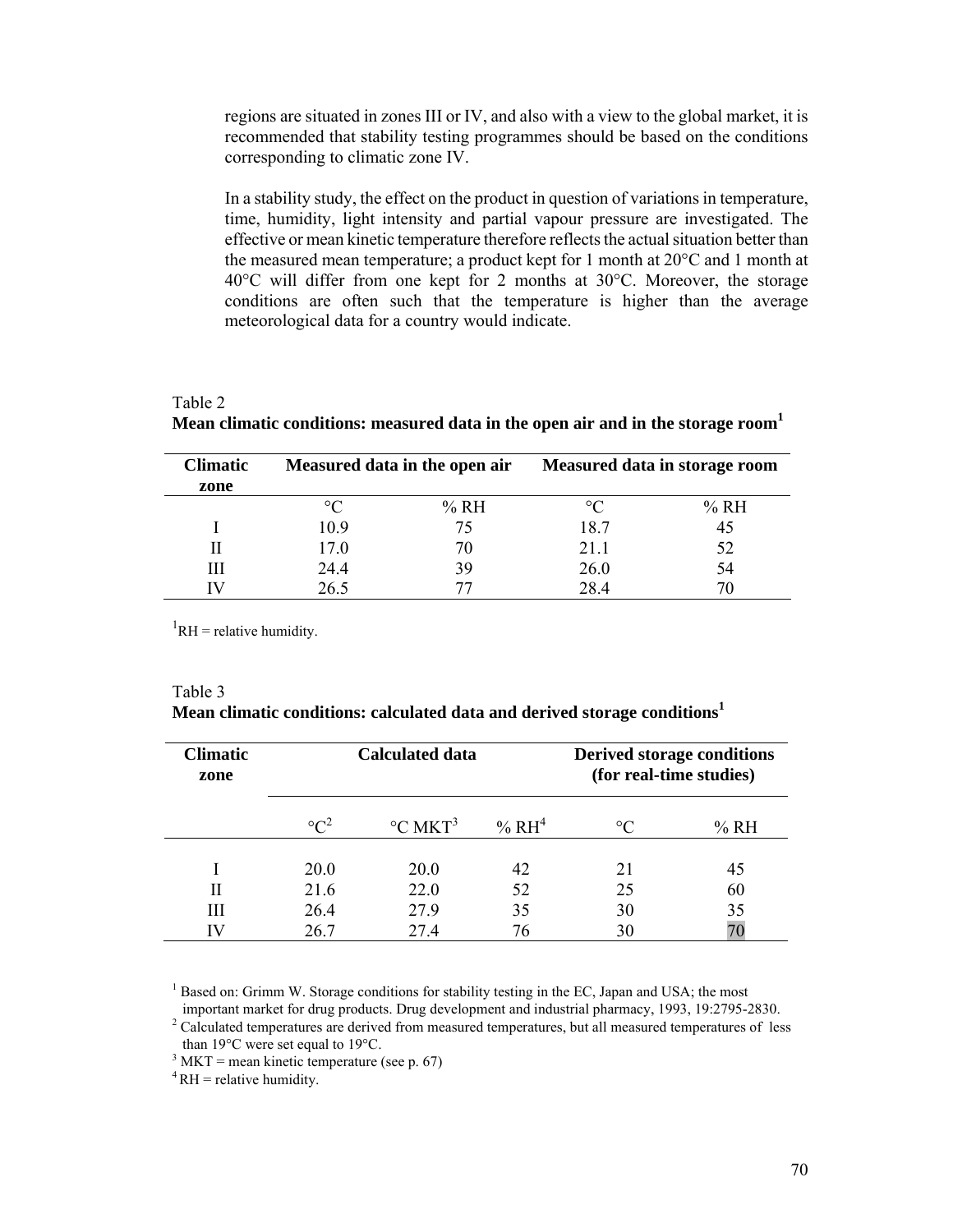Amendment from Draft of the 37<sup>th</sup> Report of The WHO Expert Committee on **Specifications for Pharmaceutical Preparations**  Geneva, 22-26 October 2001

11.1 WHO guidelines for stability testing of pharmaceutical products containing well-

established drug substances in conventional dosage forms

 The Committee discussed and adopted the recommended modification of storage conditions published in the *WHO guidelines for stability testing of pharmaceutical products containing well-established drug substances in conventional dosage forms* to read 30°C ( $\pm$  2°C) and 65% ( $\pm$  5%) RH for real-time stability studies destined for climatic zone IV. It was also agreed that where special transportation and storage conditions were identified as being outside these criteria, additional study data supporting these conditions may need to be made available.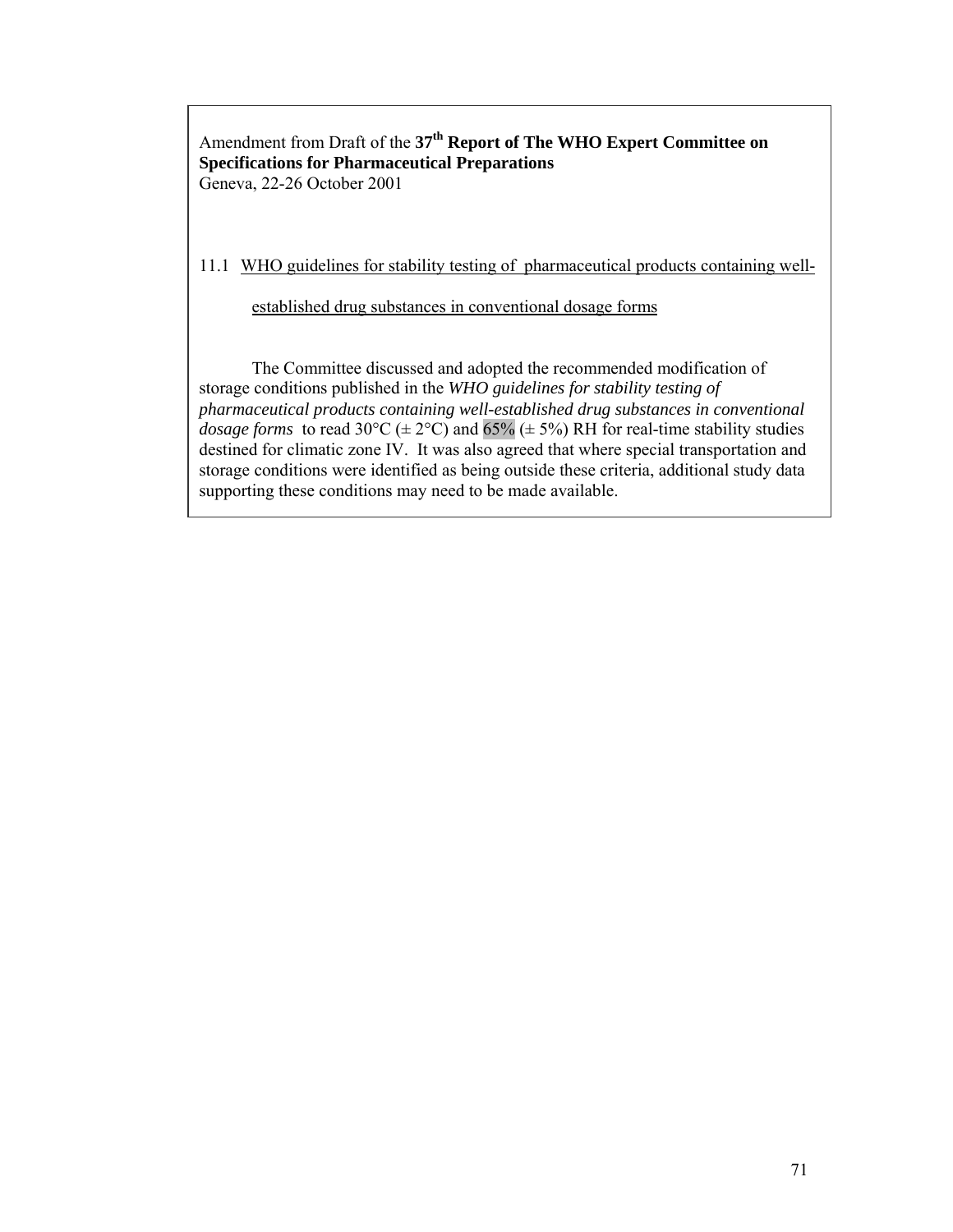For some dosage forms, especially liquid and semi-solid ones, the study design may also need to include subzero temperatures, e.g.  $-10$  to  $-20$  °C (freezer), freeze-thaw cycles or temperatures in the range 2-8 °C (refrigerator). For certain preparations it may be important to observe the effects caused by exposure to light.

# **3. Design of stability studies**

Stability studies on a finished pharmaceutical product should be designed in the light of the properties and stability characteristics of the drug substance as well as the climatic conditions of the intended market zone. Before stability studies of dosage forms are initiated, information on the stability of the drug substance should be sought, collected and analysed. Published information on stability is available on many well established drug substances.

# *3.1 Test samples*

For registration purposes, test samples of products containing fairly stable active ingredients are taken from two different production batches, in contrast, samples should be taken from three batches of products containing easily degradable active ingredients or substances on which limited stability data are available. The batches to be sampled should be representative of the manufacturing process, whether pilot plant or full production scale. Where possible, the batches to be tested should be manufactured from different batches of active ingredients.

In on-going studies, current production batches should be sampled in accordance with a predetermined schedule. The following sampling schedule is suggested:

- one batch every other year for formulations considered to be stable, otherwise one batch per year;
- one batch every 3-5 years for formulations for which the stability profile has been established, unless a major change has been made, e.g. in the formulation or the method of manufacture.

Detailed information on the batches should be included in the test records, namely the packaging of the drug product, the batch number, the date of manufacture, the batch size, etc.

# *3.2 Test conditions*

# *3.2.1 Accelerated studies*

An example of conditions for the accelerated stability testing of products containing relatively stable active ingredients is shown in Table 4.

For products containing less stable drug substances, and those for which limited stability data are available, it is recommended that the duration of the accelerated studies for zone II should be increased to 6 months.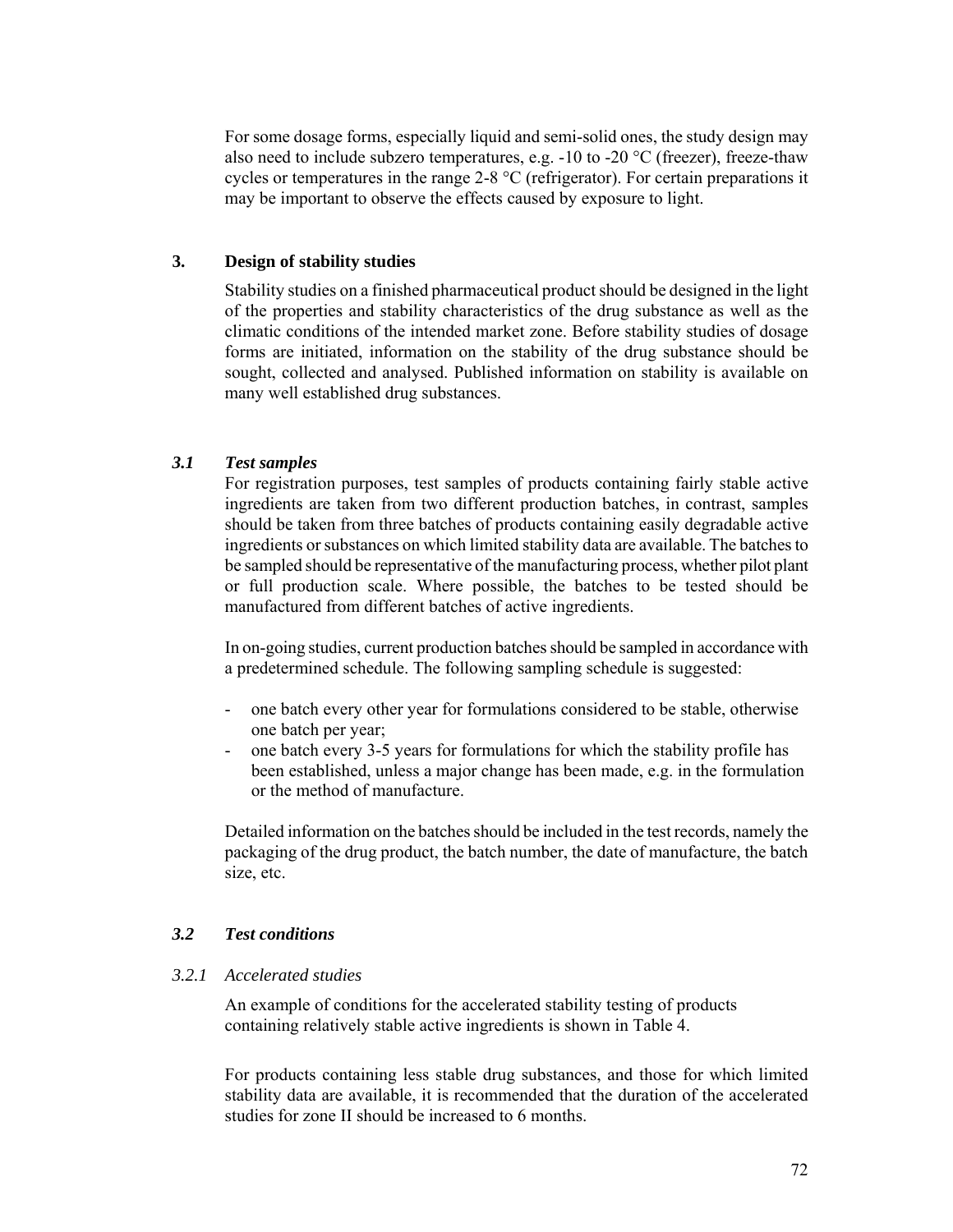Table 4

**Example of conditions for accelerated stability testing of products containing relatively stable active ingredients** 

| Storage temperature | <b>Relative humidity</b>                                | <b>Duration of studies</b> |
|---------------------|---------------------------------------------------------|----------------------------|
|                     | $\frac{9}{0}$                                           | (months)                   |
|                     | Zone IV- For hot climatic zones or global market:       |                            |
| $40\pm2$            | $75 + 5$                                                |                            |
|                     | Zone II - For temperate and subtropical climatic zones: |                            |
| 40±2                | $75 \pm 5$                                              |                            |

Alternative storage conditions may be observed, in particular, storage for 6 months at a temperature of at least 15  $^{\circ}$ C above the expected actual storage temperature (together with the appropriate relative humidity conditions). Storage at higher temperatures may also be recommended, e.g. 3 months at 45-50 °C and 75% relative humidity (RH) for zone IV.

Where significant changes (see below) occur in the course of accelerated studies, additional tests at intermediate conditions should be conducted, e.g.  $30 \pm 2$  °C and 60  $\pm$  5% RH. The initial registration application should then include a minimum of 6 months' data from a 1-year study.

A significant change is considered to have occurred if:

- the assay value shows a 5% decrease as compared with the initial assay value of a batch;
- any specified degradation product is present in amounts greater than its specification limit;
- the pH limits for the product are no longer met;
- the specification limits for the dissolution of 12 capsules or tablets are no longer met;
- the specifications for appearance and physical properties, e.g. colour, phase separation, caking, hardness, are no longer met.

Storage under test conditions of high relative humidity is particularly important for solid dosage forms in semi-permeable packaging. For products in primary containers designed to provide a barrier to water vapour, storage conditions of high relative humidity are not necessary. As a rule, accelerated studies are less suitable for semisolid and heterogeneous formulations, e.g. emulsions.

# *3.2.2. Real-time studies*

The experimental storage conditions should be as close to the projected actual storage conditions in the distribution system as practicable (see Table 3). For registration purposes, the results of studies of at least 6 months' duration should be available at the time of registration. However, it should be possible to submit the registration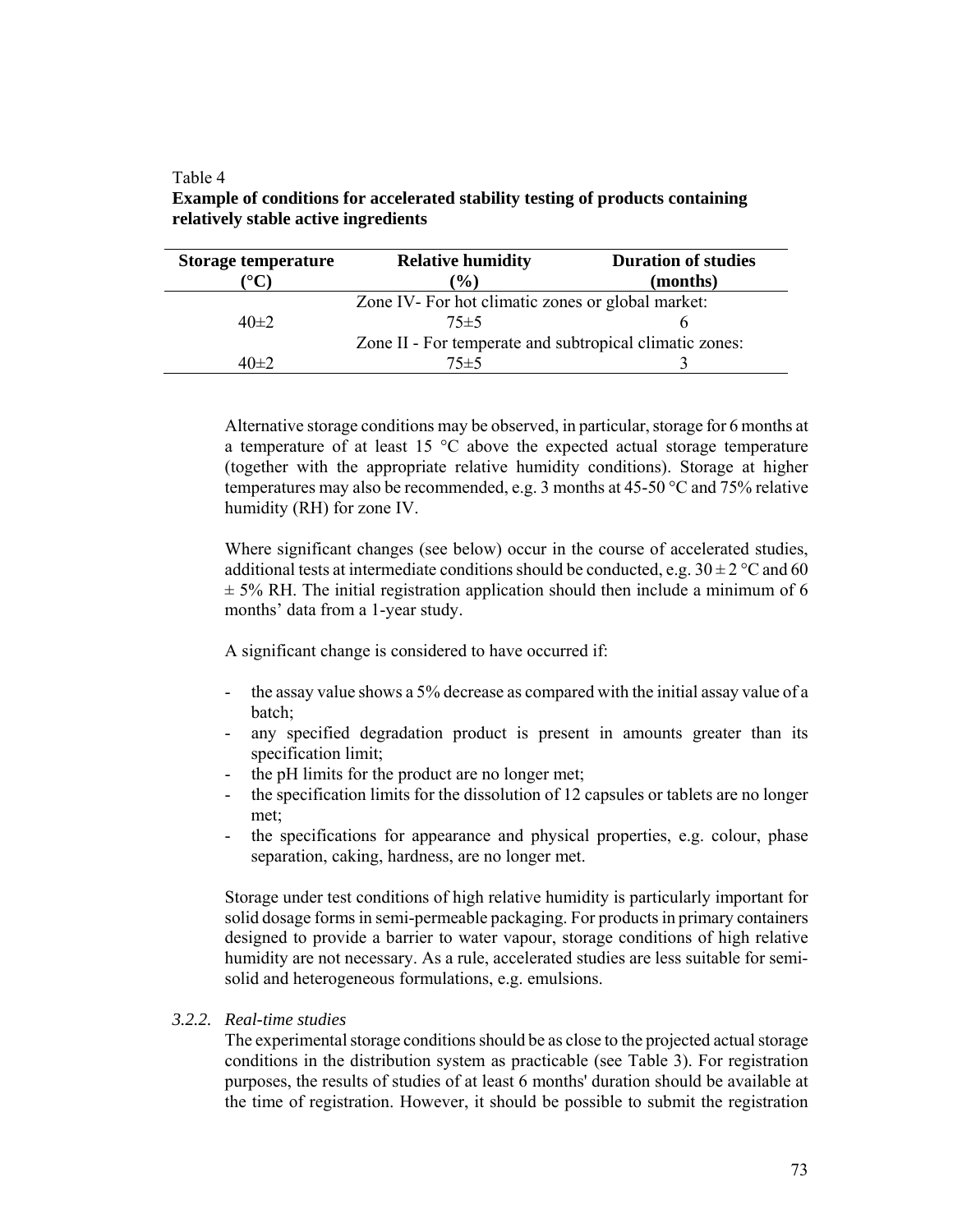dossier before the end of this 6-month period. Real-time studies should be continued until the end of the shelf-life.

# *3.3 Frequency of testing and evaluation of test results*

In the development phase and for studies in support of an application for registration, a reasonable frequency of testing of products containing relatively stable active ingredients is considered to be:

- for accelerated studies, at  $0, 1, 2, 3$  and, when appropriate, 6 months;
- for real-time studies, at 0, 6 and 12 months, and then once a year.

For on-going studies, samples may be tested at 6-month intervals for the confirmation of the provisional shelf-life, or every 12 months for well established products. Highly stable formulations may be tested after the first 12 months and then at the end of the shelf-life. Products containing less stable drug substances and those for which stability data are available should be tested every 3 months in the first year, every 6 months in the second year, and then annually.

Test results are considered to be positive when neither significant degradation nor changes in the physical, chemical and, if relevant, biological and microbiological properties of the product have been observed, and the product remains within its specification.

# **4. Analytical methods**

A systematic approach should be adopted to the presentation and evaluation of stability information, which should include, as necessary, physical, chemical, biological and microbiological test characteristics.

All product characteristics likely to be affected by storage, e.g. assay value or potency, content of products of decomposition, physicochemical properties (hardness, disintegration, particulate matter, etc.), should be determined; for solid or semi-solid oral dosage forms, dissolution tests should be carried out.

Test methods to demonstrate the efficacy of additives, such as antimicrobial agents, should be used to determine whether such additives remain effective and unchanged throughout the projected shelf-life.

Analytical methods should be validated or verified, and the accuracy as well as the precision (standard deviations) should be recorded. The assay methods chosen should be those indicative of stability. The tests for related compounds or products of decomposition should be validated to demonstrate that they are specific to the product being examined and are of adequate sensitivity.

A checklist similar to that used in the WHO survey on the stability of pharmaceutical preparations included in the WHO Model List of Essential Drugs (Appendix 1) can be used to determine the other stability characteristics of the product.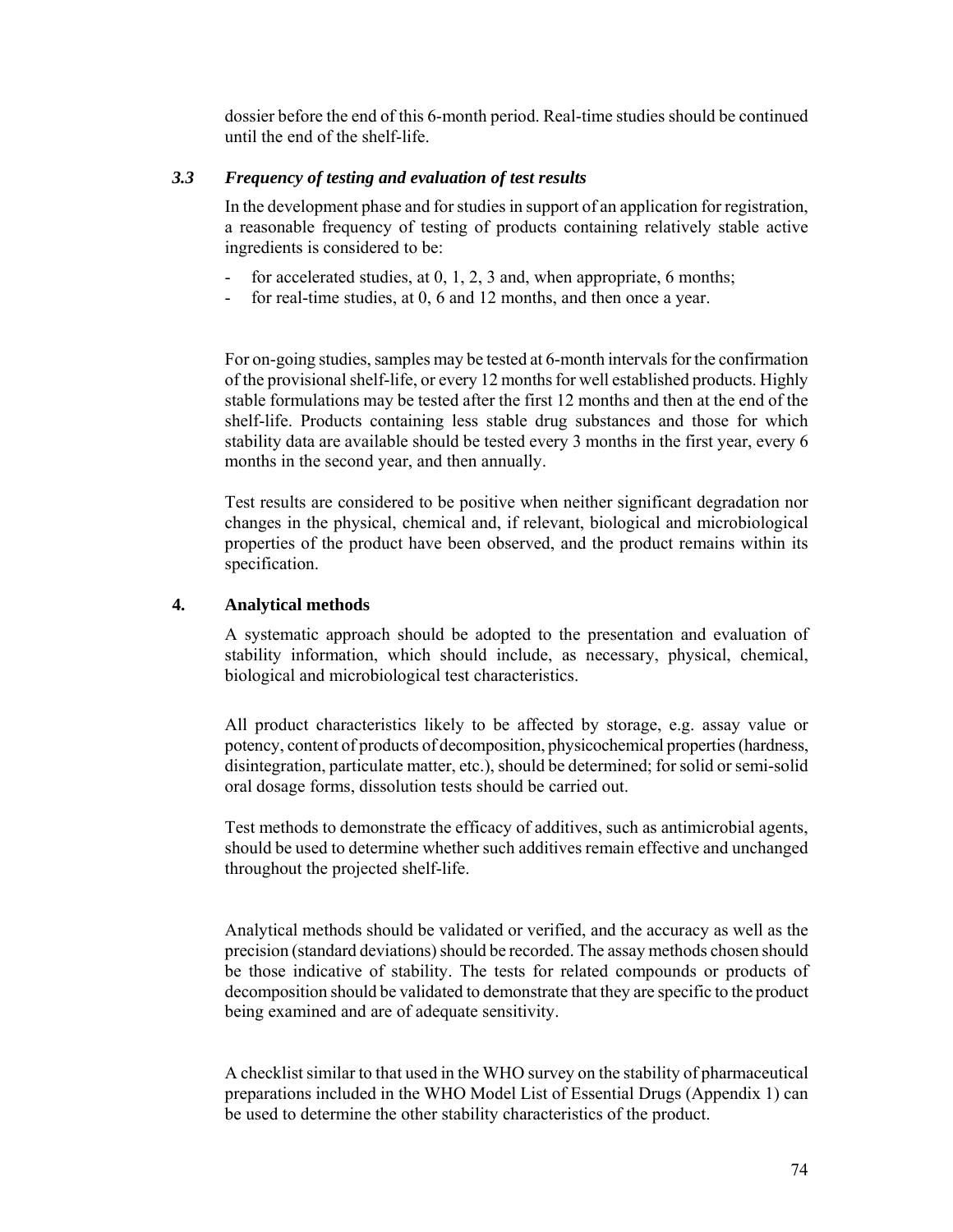# **5. Stability report**

A stability report must be established for internal use, registration purposes, etc., giving details of the design of the study, as well as the results and conclusions.

The results should be presented as both a table and a graph. For each batch, the results of testing both at the time of manufacture and at different times during storage should be given. A standard form should be prepared in which the results for each pharmaceutical preparation can be summarized (see Appendix 2).

The stability of a given product, and therefore the proposed shelf-life and storage conditions, must be determined on the basis of these results.

# **6. Shelf-life and recommended storage conditions**

Shelf-life is always determined in relation to storage conditions. If batches of a product have different stability profiles, the shelf-life proposed should be based on the stability of the least stable, unless there are justifiable reasons for doing otherwise.

The results of stability studies, covering the physical, chemical, biological, microbiological and biopharmaceutical quality characteristics of the dosage form, as necessary, are evaluated with the objective of establishing a tentative shelf-life. Statistical methods are often used for the interpretation of these results. Some extrapolation of real-time data beyond the observed range, when accelerated studies support this, is acceptable.

A tentative shelf-life of 24 months may be established provided the following conditions are satisfied:

- the active ingredient is known to be stable (not easily degradable); stability studies as outlined in section 3.2 have been performed and no significant changes have been observed;
- supporting data indicate that similar formulations have been assigned a shelflife of 24 months or more;
- the manufacturer will continue to conduct real-time studies until the proposed shelf-life has been covered, and the results obtained will be submitted to the registration authority.

Products containing less stable active ingredients and formulations not suitable for experimental studies on storage at elevated temperature (e.g. suppositories) will need more extensive real-time stability studies. The proposed shelf-life should then not exceed twice the period covered by the real-time studies.

After the stability of the product has been evaluated, one of the following recommendations as to storage conditions can be prominently indicated on the label: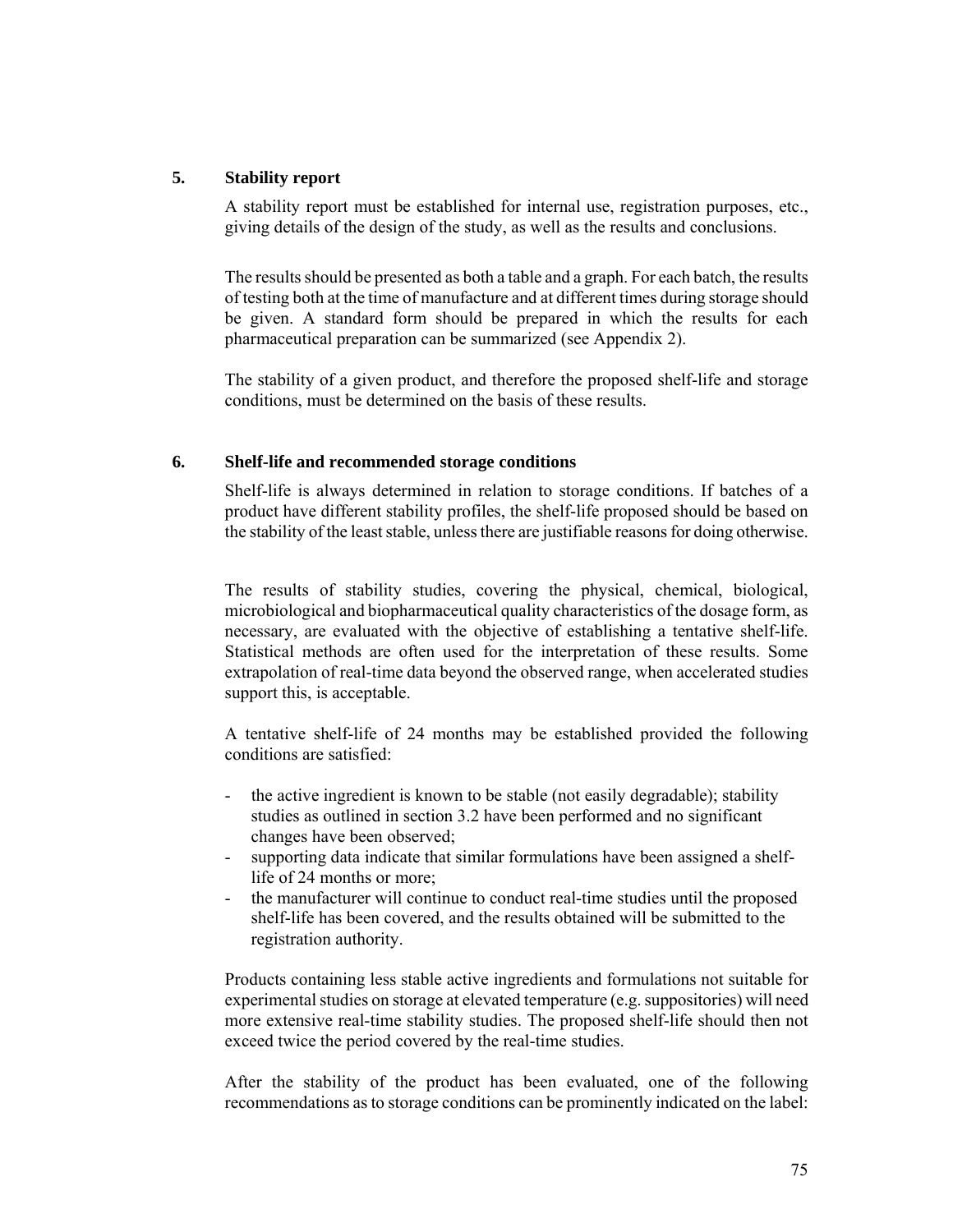- store under normal storage conditions;<sup>1</sup>
- store between 2 and 8 °C (under refrigeration, no freezing);
- store below 8 °C (under refrigeration);
- store between -5 and -20  $^{\circ}$ C (in a freezer);
- store below  $-18 \degree C$  (in a deep freezer).

Normal storage conditions have been defined by WHO (3) as: "storage in dry, wellventilated premises at temperatures of 15-25 °C or, depending on climatic conditions, up to 30 °C. Extraneous odours, contamination, and intense light have to be excluded<sup>"</sup>

These conditions may not always be met, bearing in mind the actual situation in certain countries. "Normal conditions" may then be defined at the national level. Recommended storage conditions must be deter-mined in the light of the conditions prevailing within the country of designated use.

General precautionary statements, such as "protect from light" and/or "store in a dry place", may be included, but should not be used to conceal stability problems.

If applicable, recommendations should also be made as to the utilization period and storage conditions after opening and dilution or reconstitution of a solution, e.g. an antibiotic injection supplied as a powder for reconstitution.

#### **References**

 $\overline{a}$ 

- 1. *Accelerated stability studies of widely used pharmaceutical substances under simulated tropical conditions*. Geneva, World Health Organization, 1986 (unpublished document WHO/PHARM/86.529; available on request from Division of Drug Management and Policies, World Health Organization, 1211 Geneva 27, Switzerland).
- 2. Haynes JD. *World wide virtual temperatures for product stability testing. Journal of pharmaceutical sciences,* 1971, 60:927-929.
- 3. *WHO Expert Committee on Specifications for Pharmaceutical Preparations. Thirtyfirst report.* Geneva, World Health Organization, 1990 (WHO Technical Report Series, No. 790).

#### **Official, international and national guidelines**

#### *Arbeitsgemeinschaft fur Pharmazeutische Verfahrenstechnik e. V.*

Arbeitsgemeinschaft for Pharmazeutische Verfahrenstechnik e.V Richtlinie and Kommentar [Guidelines and commentary]. Pharmazeutische Industrie, 1985, 47(6): 627-632.

 $<sup>1</sup>$  This statement may not always be required for products intended for areas with a temperate climate.</sup>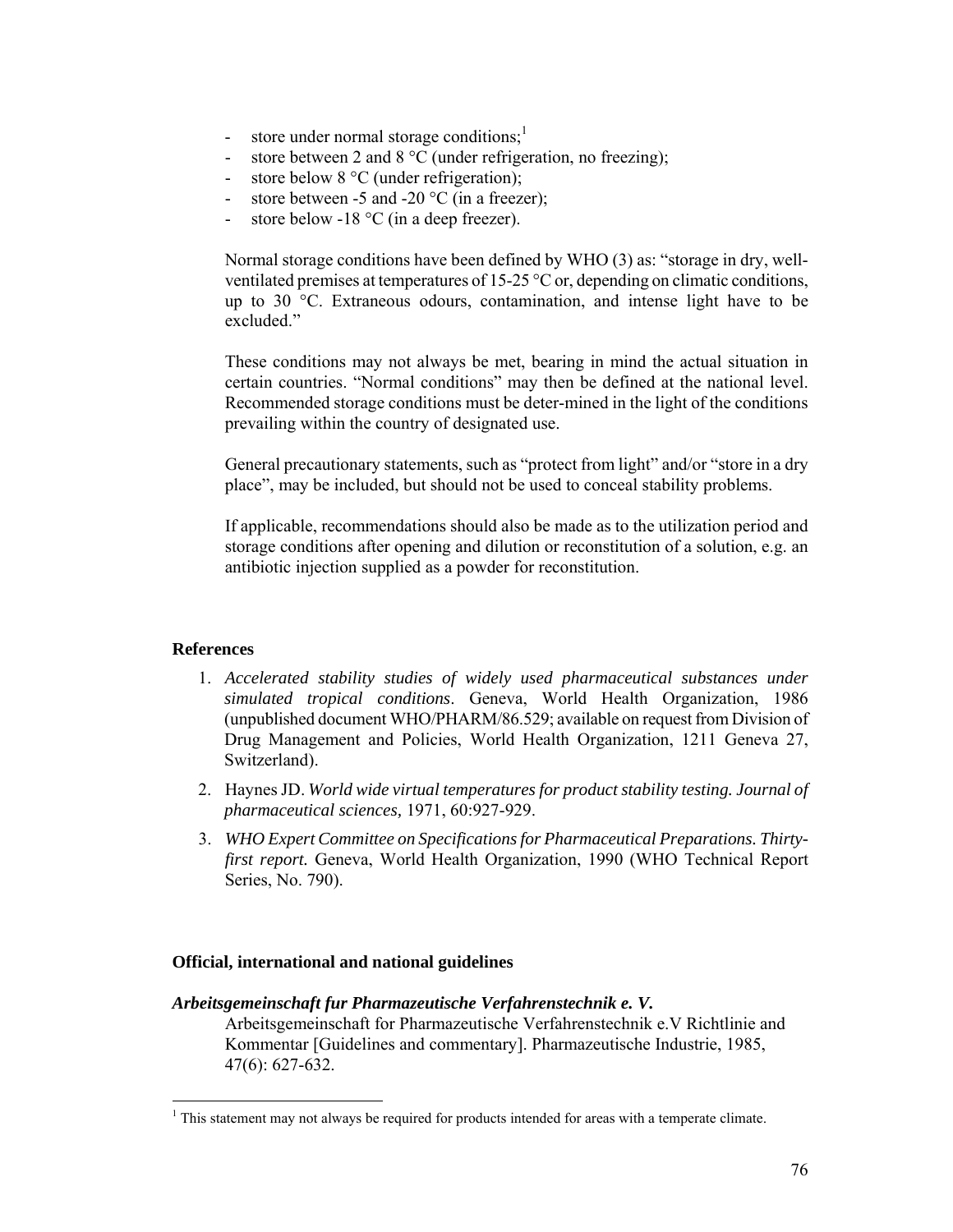#### *European Community*

Stability test on active ingredients and finished products. Note for guidance concerning the application of Part 1, Section F. Annex to Directive 75/318. In: The rules governing medicinal products in the European Community. Vol, l, the rules governing medicinal products for human use in the European Community (111/3574/92). Brussels, EEC Office for Official Publications of the European Community, 1991:50.

#### *European Organization for Quality Control*

Cartwright AC. The design of stability trials (memorandum and conclusions). London, European Organization for Quality Control, Section for Pharmaceutical and Cosmetic Industries, 1986.

#### *Food and Drug Administration, USA*

Guidelines for stability studies for human drugs and biologics. Rockville, MD, Center for Drugs and Biologics, Office of Drug Standards, Food and Drug Administration, 1987.

Expiration dating and stability testing for human drug products. Inspection technical guide. Rockville, MD, Food and Drug Administration, 1985, No. 41.

#### *Former German Democratic Republic*

Testing of medicaments. International digest of health legislation, 1987, 38(2): 309- 316. (For original reference, see: First regulations of 1 December 1986 for the implementation of the Medicaments Law. Testing, authorization, and labelling of medicaments intended for use in human medicine. Gesetzblatt der Deutschen Demokratischen Republik, Part I, 10 December 1986, 37:479-483.)

Pharmacopoeia of the German Democratic Republic, English version. Berlin, 1988:99 (AB DDR 85).

# *International Conference on Harmonisation*

Stability testing of new drug substances and products. Harmonised tripartite guideline. 1993 (available from ICH Secretariat, c/o IFPMA, 30 rue de St-Jean, 1211 Geneva, Switzerland).

#### *Japan*

Draft policy to deal with stability data required in applying for approval to manufacture (import) drugs and draft guidelines for stability studies. Tokyo, Pharmaceutical Affairs Bureau, Ministry of Health and Welfare, 1990.

#### *Pharmaceutical Inspection Convention*

Stability of pharmaceutical products: collected papers given at a seminar, Salzburg, 9- 11 June 1976 (available from the Secretariat to the Convention for the Mutual Recognition of Inspections in Respect of the Manufacture of Pharmaceutical Products, c/o EFTA Secretariat, 9-11 rue de Varembe, 1202 Geneva, Switzerland).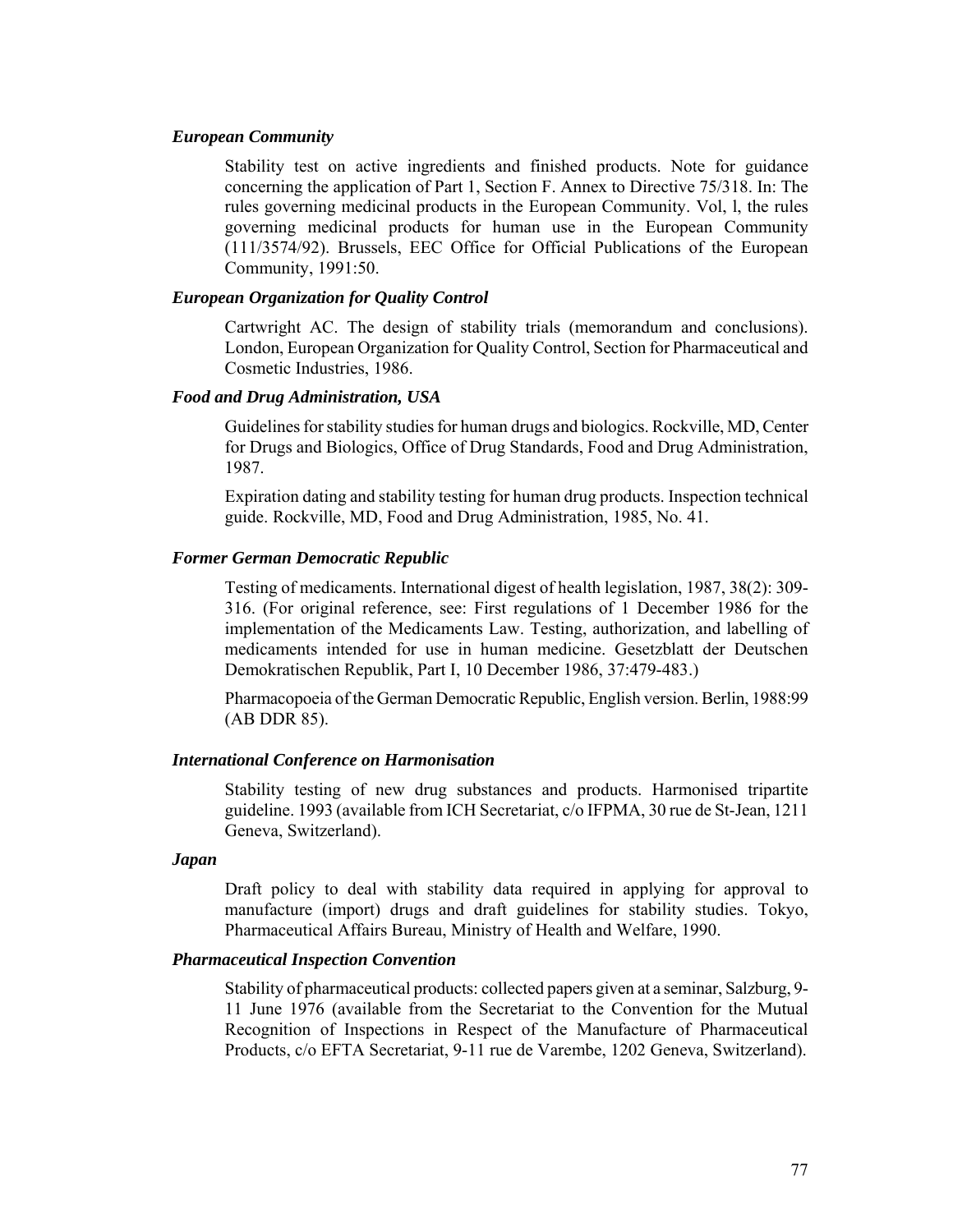# Appendix 1 **Survey on the stability of pharmaceutical preparations included in the WHO Model List of Essential Drugs: answer sheet**

 A checklist similar to that shown here can be used to determine the stability characteristics of a product.

| $\frac{1}{2}$<br>Name of reporting person                                                                                                                      | Address     |                                                    |                       | Country                                                                                                                                                                       |                                        |
|----------------------------------------------------------------------------------------------------------------------------------------------------------------|-------------|----------------------------------------------------|-----------------------|-------------------------------------------------------------------------------------------------------------------------------------------------------------------------------|----------------------------------------|
|                                                                                                                                                                |             |                                                    |                       | Climatic zone                                                                                                                                                                 |                                        |
| NAME OF ESSENTIAL DRUG:                                                                                                                                        |             |                                                    |                       |                                                                                                                                                                               |                                        |
| <b>Description of product</b>                                                                                                                                  |             |                                                    |                       |                                                                                                                                                                               |                                        |
|                                                                                                                                                                |             |                                                    |                       |                                                                                                                                                                               |                                        |
| Dosage form<br>1. tablet<br>2. capsule<br>3. injection<br>4. oral liquid<br>5. topical semi-solid<br>6. eye preparations<br>7. other (please state)            |             | coated $\square$<br>cream $\Box$                   |                       | uncoated $\Box$<br>hard $\square$<br>soft $\square$<br>liquid $\Box$ powder $\Box$<br>solution $\Box$ suspension $\Box$<br>ointment $\Box$<br>liquid $\Box$ semi-solid $\Box$ |                                        |
| Packaging (material and type)<br>1. glass<br>2. plastic<br>3. paper<br>4. metal<br>5. blister pack<br>6. other (please state)                                  |             | bottle $\square$<br>bottle $\square$<br>$box \Box$ | $\Box$                | vial $\square$<br>vial $\Box$<br>$bag \Box$                                                                                                                                   | ampoule $\square$<br>ampoule $\square$ |
| State of packaging                                                                                                                                             |             |                                                    |                       |                                                                                                                                                                               | intact $\Box$ damaged $\Box$           |
| Storage conditions<br>according to the manufacturer's indications?                                                                                             |             |                                                    |                       | $yes \Box$                                                                                                                                                                    | $no \Box$                              |
| Shelf-life (if available)<br>claimed by the manufacturer<br>percentage elapsed when tested                                                                     |             |                                                    |                       | . years<br>$\%$<br>.                                                                                                                                                          | $\ldots$ months                        |
| Source of product tested<br>1. manufactured in country of use<br>2. imported from neighbouring country/countries<br>3. imported from distant country/countries |             |                                                    | □<br>$\Box$<br>$\Box$ |                                                                                                                                                                               |                                        |
| <b>Problems encountered</b><br><i>Occurrence</i><br>1. very frequent<br>2. occasional, but important<br>3. rare                                                | $\Box$<br>П |                                                    | 2. assay              | Pharmacopoeial non-compliance<br>1. Identification<br>3. purity tests<br>4. other pharmacopoeial test(s)                                                                      |                                        |
| Organoleptic<br>1. change of colour<br>2. visible changes, i.e. capping, cracking, foam $\Box$                                                                 |             | $\perp$                                            | Microbial             | 1. microorganisms visible<br>2. tests for bacteria positive                                                                                                                   | Π,<br>$\Box$                           |

78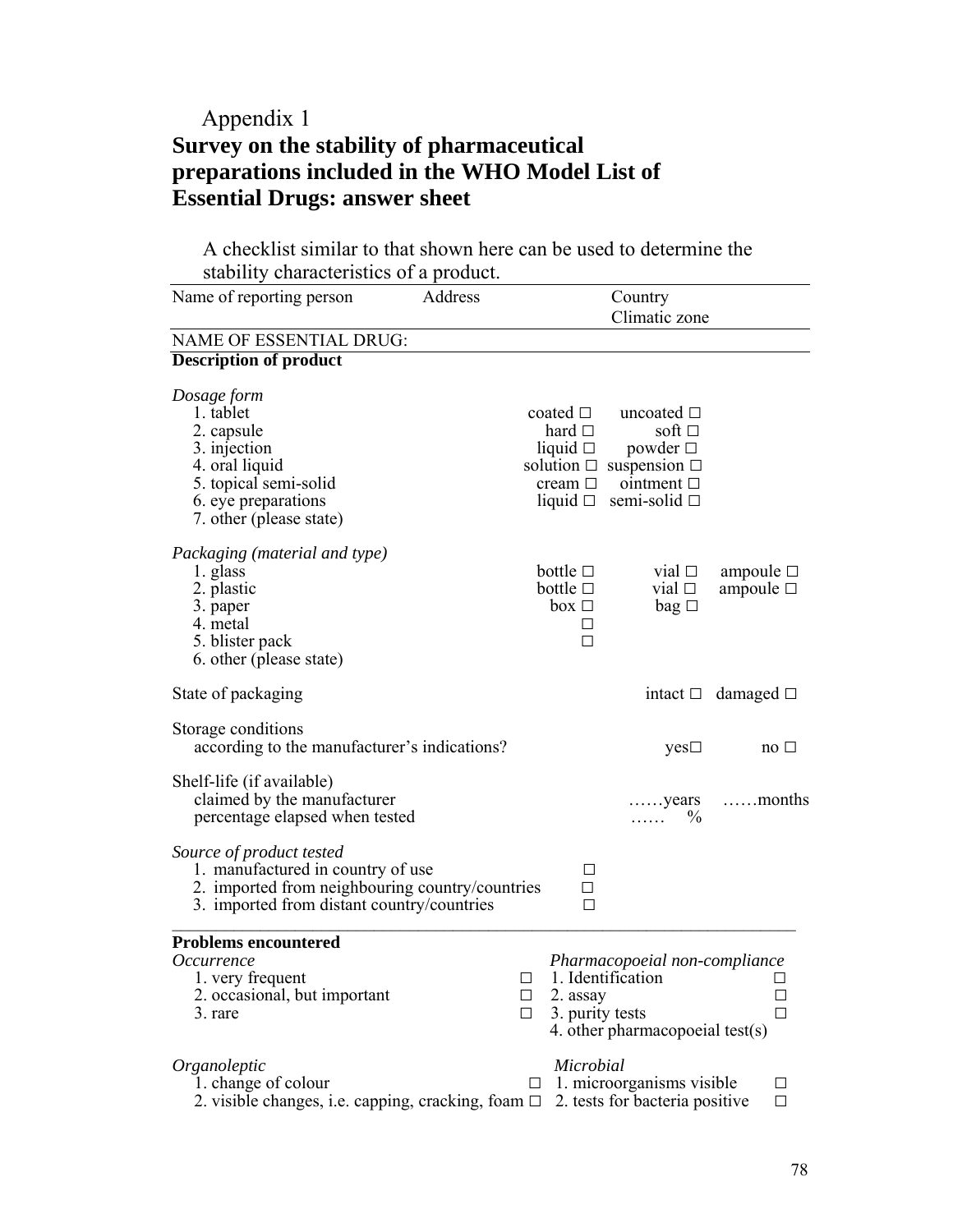|  | <i>Organoleptic (continued)</i><br>3. inhomogeneous appearance<br>4. crystallization<br>5. particles, turbidity, precipitation<br>6. sedimentation, caking, agglomeration<br>7. smell, i.e. gas formation<br>8. rancidity<br>9. phase separation of emulsion<br>10. interaction with packaging material<br>11. other (please state) | Microbial (continued)<br>$\Box$ 3. tests for fungi positive<br>П<br>4. tests for pyrogens positive<br>П<br>5. other (please state)<br>Additional information<br>Date: |
|--|-------------------------------------------------------------------------------------------------------------------------------------------------------------------------------------------------------------------------------------------------------------------------------------------------------------------------------------|-----------------------------------------------------------------------------------------------------------------------------------------------------------------------|
|--|-------------------------------------------------------------------------------------------------------------------------------------------------------------------------------------------------------------------------------------------------------------------------------------------------------------------------------------|-----------------------------------------------------------------------------------------------------------------------------------------------------------------------|

# **Instructions**

1. The answer sheet is to be completed for drug products mentioned in the following list of essential drugs for which you have experienced stability problems:

| acetylsalicylic acid | methyldopa                      |
|----------------------|---------------------------------|
| aminophylline        |                                 |
| ampicillin           | nifedipine                      |
| benzylpenicillin     | paracetamol                     |
|                      | phenoxymethylpenicillin         |
| chloramphenicol      | propranolol                     |
| chloroquine          |                                 |
| chlorpromazine       | spironolactone                  |
|                      | sulfamethoxazole + trimethoprim |
| epinephrine          | suxamethonium bromide           |
| ergometrine          |                                 |
| ethinylestradiol     | tetracycline                    |
|                      | thiamine                        |
| glyceryl trinitrate  |                                 |
|                      | warfarin                        |
| ibuprofen            |                                 |
| indometacin          |                                 |
| Isosorbide dinitrate |                                 |

- 2. A separate answer sheet should be completed for each of the above preparations in a specific finished dosage form, e.g. one for tetracycline capsules and another for tetracycline ointment. Also applicable for other categories such as packaging material, source of drug product, etc.
- 3. Climatic zones (Schumacher P. Aktuelle Fragen zur Haltbarkeit von Arzneimitteln. [Current questions on drug stability.] Pharmazeutische Zeitung, 1974, 119:321-324):
	- zone I temperate zone II - subtropical with possible high humidity zone III - hot and dry zone IV - hot and moist.